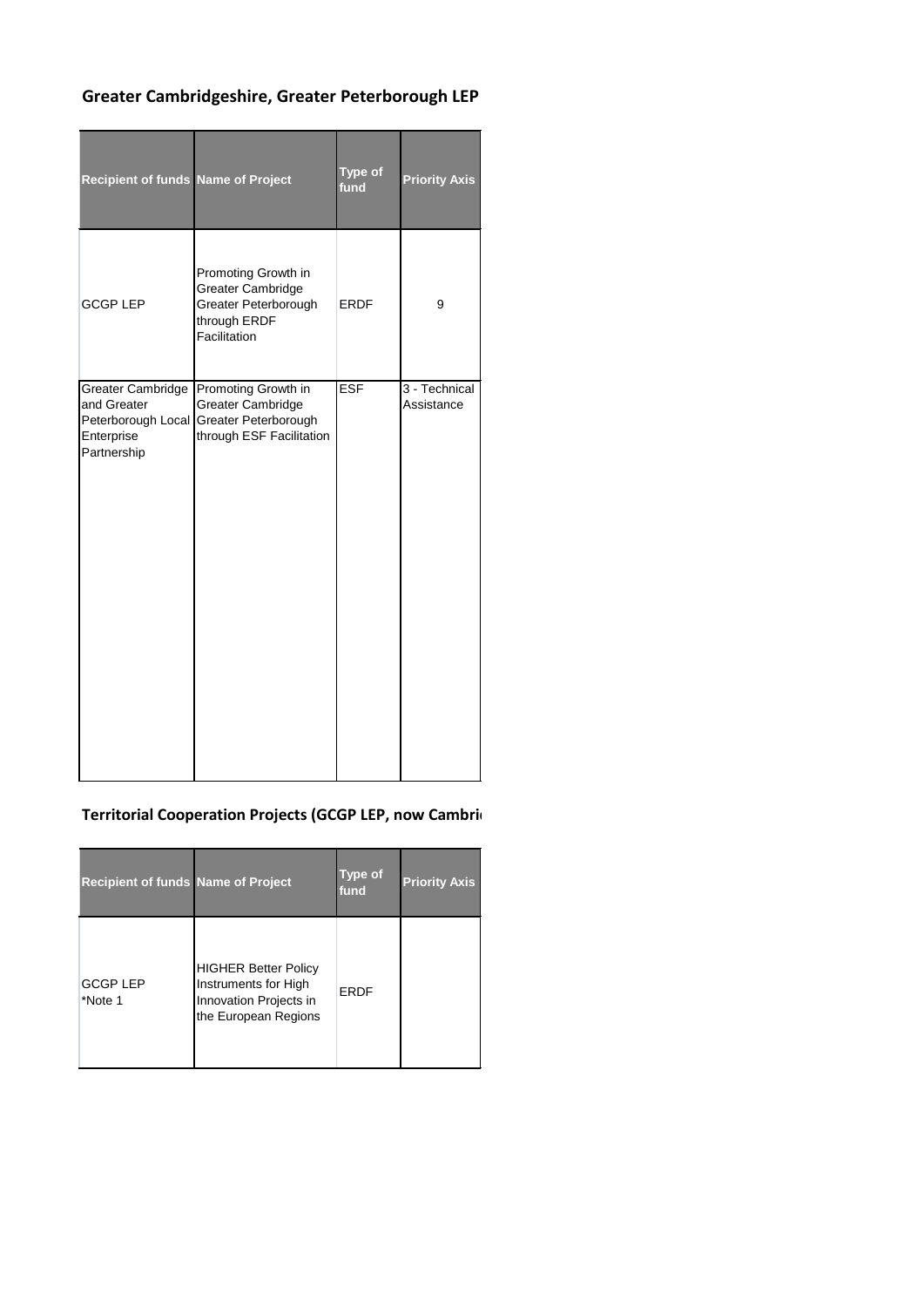| Greater Cambridge  | Growln 4.0 (Growing | <b>ERDF</b> | <b>Priority Axis</b> |
|--------------------|---------------------|-------------|----------------------|
| and Greater        | into Industry)      |             | 1 - Thinking         |
| Peterborough Local |                     |             | Growth:              |
| Enterprise         |                     |             | Supporting           |
| Partnership        |                     |             | growth in            |
|                    |                     |             |                      |
|                    |                     |             | North Sea            |
|                    |                     |             | Region               |
|                    |                     |             | economies            |
|                    |                     |             |                      |
|                    |                     |             |                      |
|                    |                     |             |                      |
|                    |                     |             |                      |
|                    |                     |             |                      |
|                    |                     |             |                      |
|                    |                     |             |                      |
|                    |                     |             |                      |
|                    |                     |             |                      |
|                    |                     |             |                      |
|                    |                     |             |                      |
|                    |                     |             |                      |
|                    |                     |             |                      |
|                    |                     |             |                      |
|                    |                     |             |                      |
|                    |                     |             |                      |
|                    |                     |             |                      |
|                    |                     |             |                      |
|                    |                     |             |                      |
|                    |                     |             |                      |
|                    |                     |             |                      |

\*1 Source - Interreg Europe project database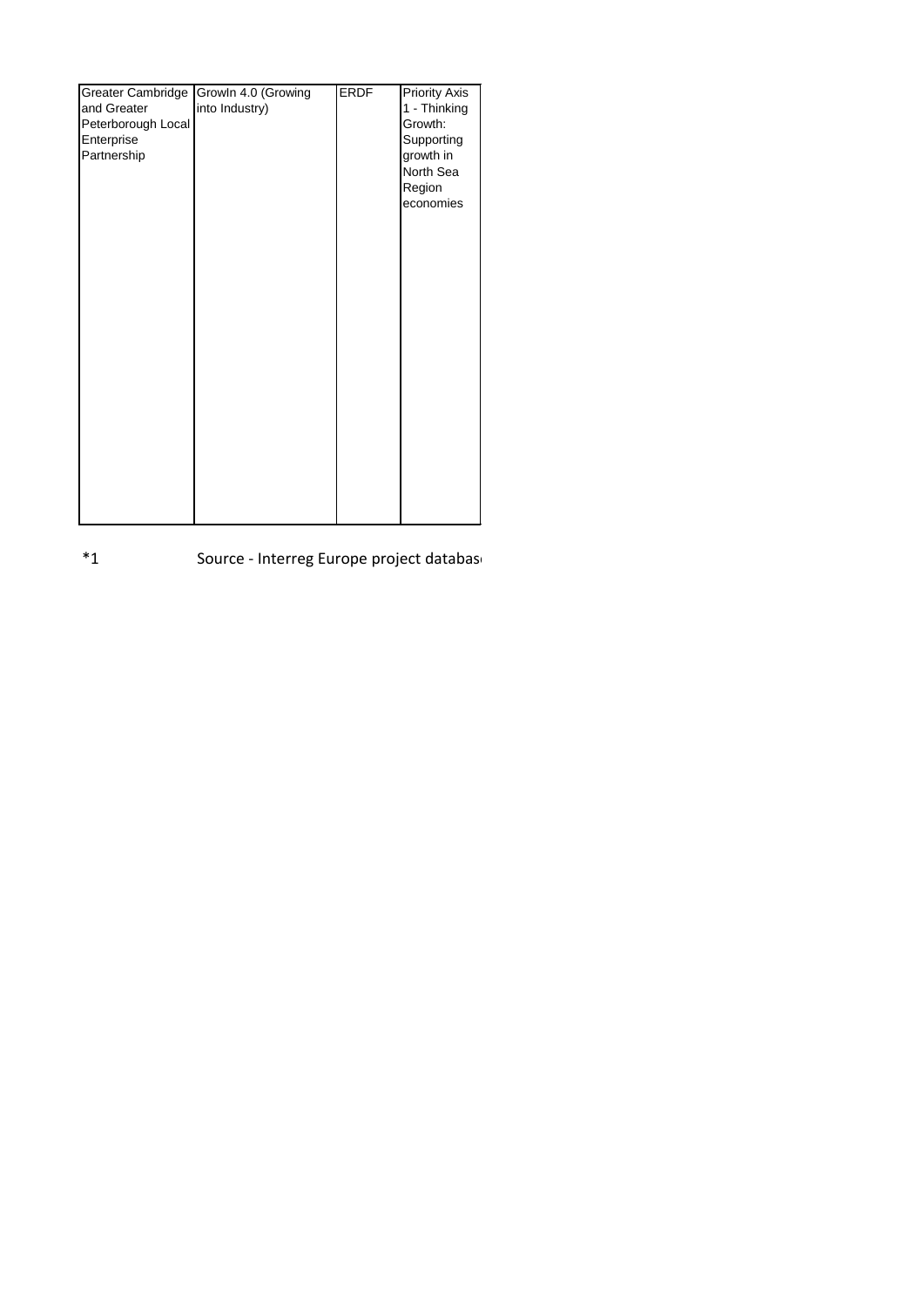## **(Now Cambridgeshire and Peterborough Combined Authority) EU Projects 2014-2020**

| Summary of project (max 100 words)                                                                                                                                                                                                                                                                                                                                                                                                                                                                                                                                                                                                                                                                                                                                                                                                                                                                                                                                                                                                                                                                                                                                                                                                                                                                                                                                                                                                                                             | <b>Start date</b> | <b>End date</b> | <b>ERDF/ESF</b><br>investment £ | <b>Total</b><br>project<br>costs £ |
|--------------------------------------------------------------------------------------------------------------------------------------------------------------------------------------------------------------------------------------------------------------------------------------------------------------------------------------------------------------------------------------------------------------------------------------------------------------------------------------------------------------------------------------------------------------------------------------------------------------------------------------------------------------------------------------------------------------------------------------------------------------------------------------------------------------------------------------------------------------------------------------------------------------------------------------------------------------------------------------------------------------------------------------------------------------------------------------------------------------------------------------------------------------------------------------------------------------------------------------------------------------------------------------------------------------------------------------------------------------------------------------------------------------------------------------------------------------------------------|-------------------|-----------------|---------------------------------|------------------------------------|
| The project will provide local facilitation resource to assist potential<br>ERDF applicants to develop project ideas, partnerships and<br>compliant bids that have a strategic fit with the Greater Cambridge<br>Greater Peterborough (GCGP) ESIF strategy and are compliant<br>with the national ERDF Operational Programme. Roles to be<br>carried out under this project include publicity; pipeline<br>development; project development; capacity building through a<br>programme of workshops and events; and partnership<br>development.                                                                                                                                                                                                                                                                                                                                                                                                                                                                                                                                                                                                                                                                                                                                                                                                                                                                                                                                 | 01/10/2015        | 31/12/2018      | 373,677                         | 747,356                            |
| The project will provide local facilitation to support the development<br>of a pipeline of ESF provision to meet the skills needs identified<br>through Sector Skills Plans, previous skills analysis work carried<br>out by GCGP and the voluntary, community and social enterprise<br>sector in the GCGP area. The project will also support research to<br>gather intelligence about future labour market requirements to<br>enable ESF to deliver more provision. This work will inform the<br>prioritisation of the remaining uncommitted ESF spend in the<br>GCGP area via Opt-In arrangements operated by the Department<br>for Work and Pensions, the Skills Funding Agency and the Big<br>Lottery Fund as well as currently unallocated funding. Activities to<br>be carried out will include publicity; pipeline development; project<br>development; capacity building through a programme of workshops<br>and events; and partnership development. In delivering these<br>activities, the project will seek to promote the programme and<br>ensure that spend and delivery targets are met while ensuring<br>compliance with EU rules and minimising errors by forming a strong<br>working partnership with the Managing Authority. Our objective is to<br>ensure that ESF operations in the GCGP area are exemplary,<br>delivering high quality, high impact projects that contribute to the<br>aims of the national OP and local strategic economic growth aims. | 01-Jan-16         | 31-Oct-20       | 115,763                         | 231,531                            |

## dgeshire and Peterborough Combined Authority) as a delivery partner (not lead partner)

| Summary of project (max 100 words)                                                                                                                                                                                                                                                                                                                                                                                                                                                                                                                | <b>Start date</b> | <b>End date</b> | <b>ERDF/ESF</b><br>investment $\epsilon$ | <b>Total</b><br>project<br>$costs \in$ |
|---------------------------------------------------------------------------------------------------------------------------------------------------------------------------------------------------------------------------------------------------------------------------------------------------------------------------------------------------------------------------------------------------------------------------------------------------------------------------------------------------------------------------------------------------|-------------------|-----------------|------------------------------------------|----------------------------------------|
| Nine European institutions collaborate in the framework of the<br>Interreg Europe Program for the implementation of HIGHER. The<br>project has the objective to improve the innovation framework and<br>the smart specialization strategy of different EU regions. HIGHER<br>will analyze and exchange experiences and good practices on the<br>management and implementation of regional policy instruments<br>designed to promote the innovation projects under the collaboration<br>between research centers, industry and public authorities. | 01/04/2016        | 30/09/2020      | 140.165                                  | 164.900                                |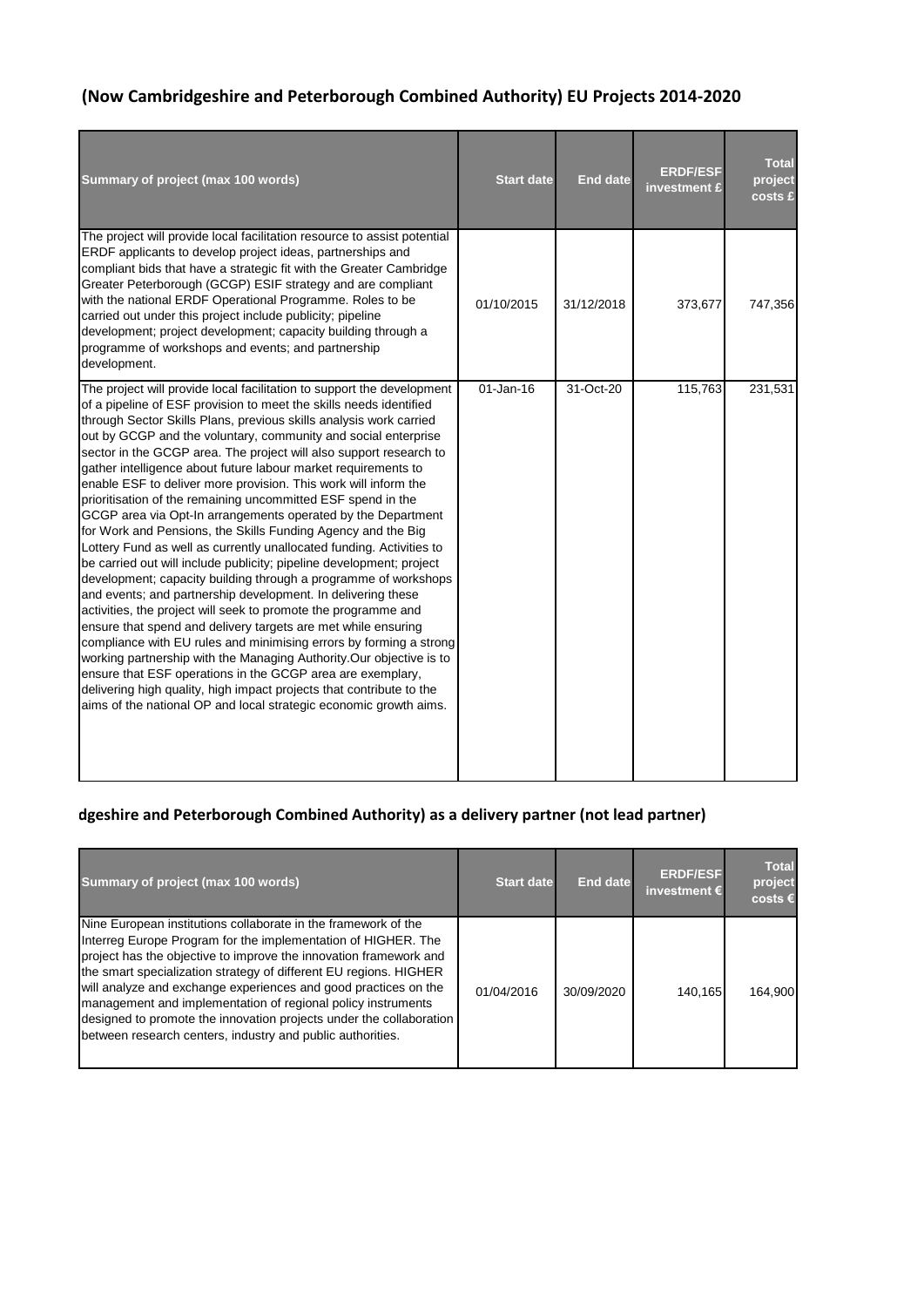| The manufacturing industry is very important for the North Sea<br>Region economy and remains a driver for growth.<br>The focus of the Growln 4.0 project will be the common challenges<br>manufacturing SMEs throughout the NSR face today, and the<br>opportunities they bring. Many of these SMEs are moving toward<br>the fourth industrial revolution - Industry 4.0 - which is regarded as<br>the industry of tomorrow. | 01-Aug-17 | 31-Jul-20 | 111,050 | 221,100 |
|------------------------------------------------------------------------------------------------------------------------------------------------------------------------------------------------------------------------------------------------------------------------------------------------------------------------------------------------------------------------------------------------------------------------------|-----------|-----------|---------|---------|
| If the manufacturing industry in the NSR is to remain competitive,<br>we need to capture the potential for productivity and growth that<br>Industry 4.0 appears to offer. There is a profound need for an<br>experience based and smart gathering of efficient methods, tools<br>and knowledge to guide SMEs in their transformation towards<br>Industry 4.0.                                                                |           |           |         |         |
| Growln 4.0 aims to build strong competences and tools in the<br>participating regions for the benefit of manufacturing SMEs. The<br>approach is to establish a strong partnership which pools<br>knowledge on the manufacturing industry and Industry 4.0. Main<br>challenges and solutions in regards of implementing Industry 4.0<br>will be investigated.                                                                 |           |           |         |         |
| The resulting collections of new or improved methods and tools -<br>developed in interaction with SMEs - will be universal within<br>different areas of the NSR.                                                                                                                                                                                                                                                             |           |           |         |         |

e https://www.interregeurope.eu/discover-projects/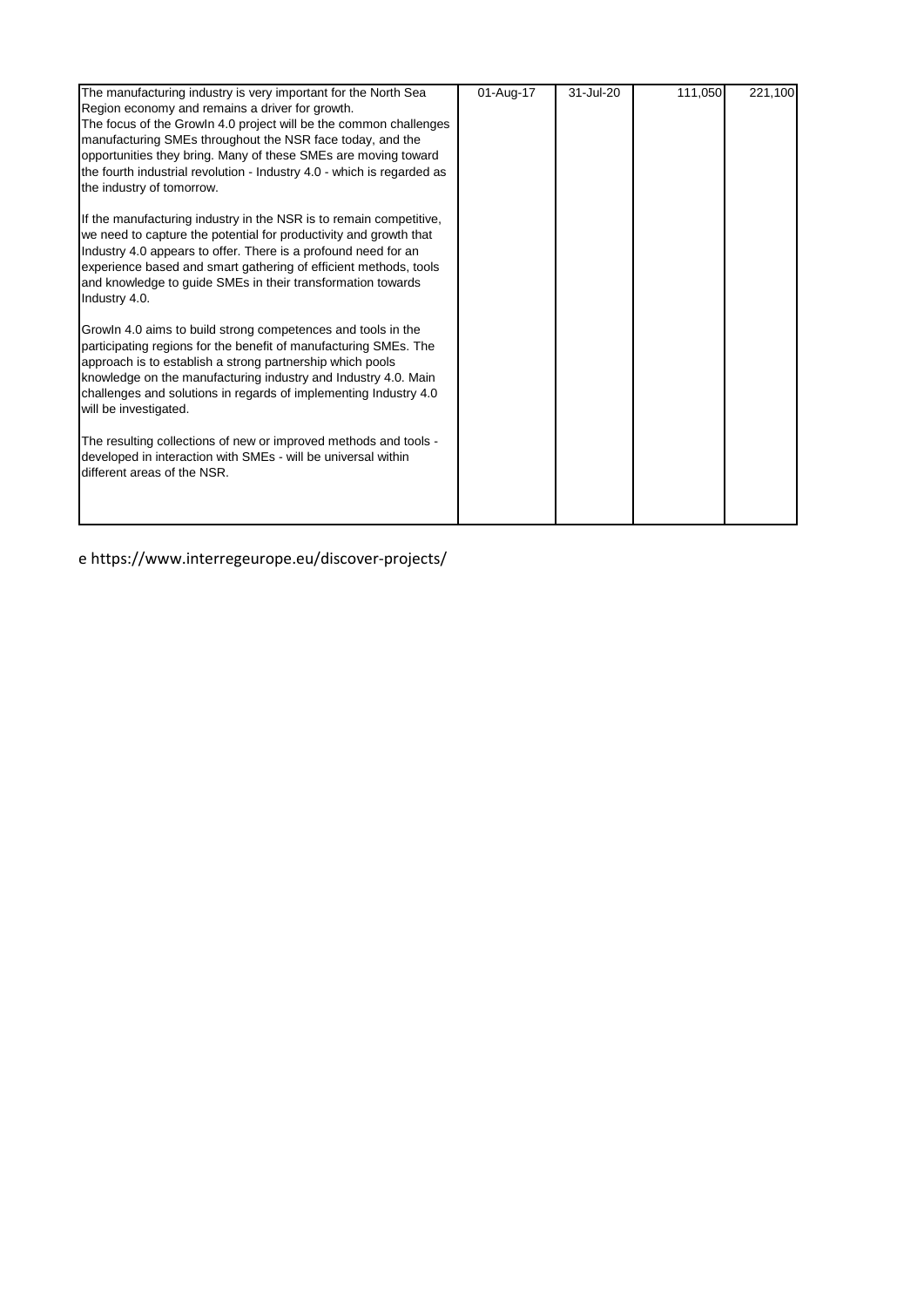| % of project<br>funded by<br>EU | (postcode)      | <b>Type and focus of</b><br>support (*Category<br>Location of intervention)* |
|---------------------------------|-----------------|------------------------------------------------------------------------------|
| 50.00%                          | <b>PE28 4WX</b> | 123 Information and<br>communication                                         |
|                                 | 50% PE28 4WX    | 123 Information and<br>communication                                         |

| % of project<br>funded by<br>EU | <b>Location</b><br>(postcode) | Programme              |
|---------------------------------|-------------------------------|------------------------|
| 85.00%                          | <b>PE28 4WX</b>               | <b>Interreg Europe</b> |